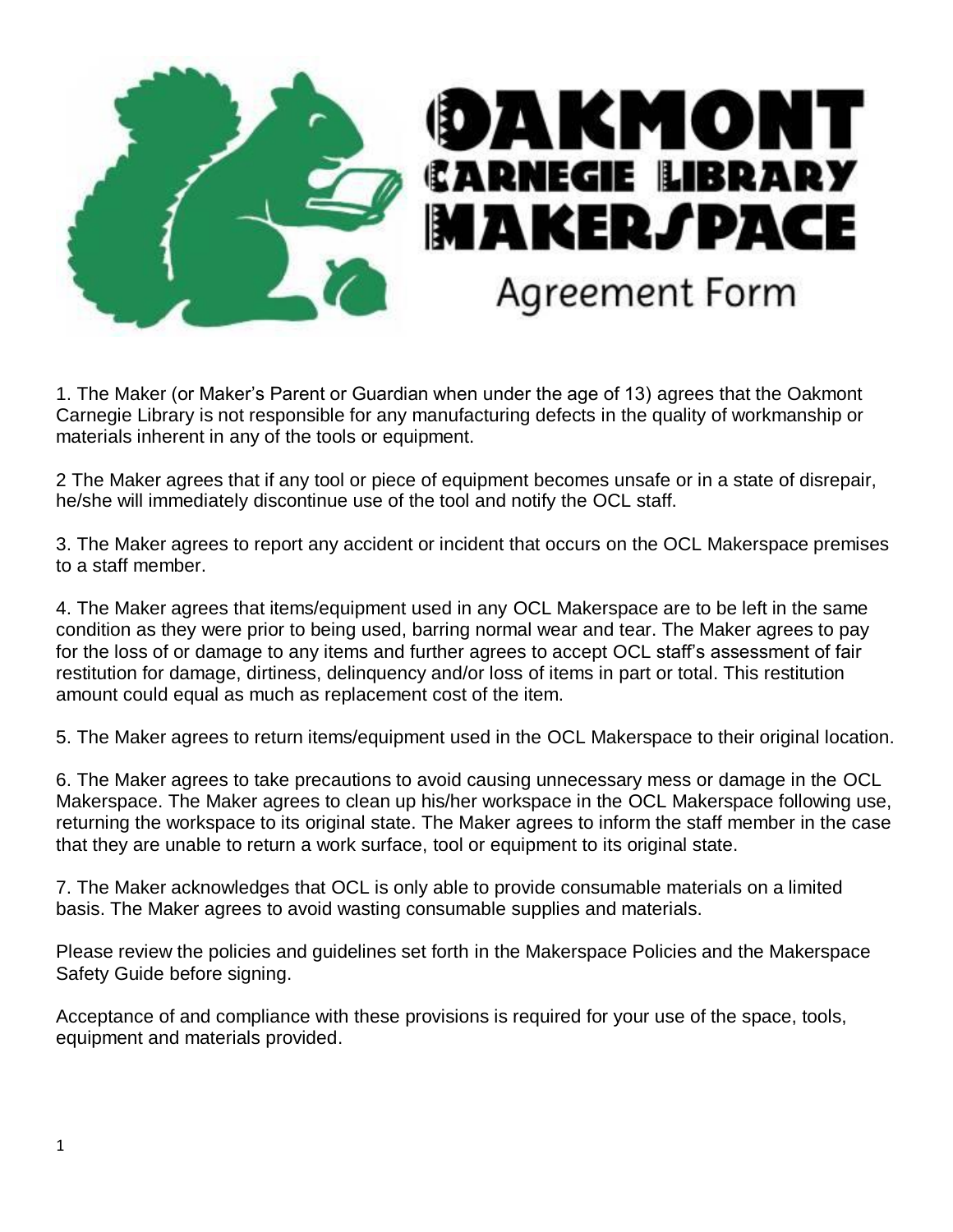## **Name (and Parent / Guardian Name if under 18)**

\_\_\_\_\_\_\_\_\_\_\_\_\_\_\_\_\_\_\_\_\_\_\_\_\_\_\_\_\_\_\_\_\_\_\_\_\_\_\_

Library Card #  $\blacksquare$ 

Phone  $\blacksquare$ 

Email  $\blacksquare$ 

I, \_\_\_\_\_\_\_\_\_\_\_\_\_\_\_\_\_\_\_\_\_\_\_\_\_\_\_\_\_\_\_\_\_\_\_\_\_\_\_\_\_(print name), the Maker, affirm that the information I have provided on the Maker Agreement is current, true, and correct.

I, \_\_\_\_\_\_\_\_\_\_\_\_\_\_\_\_\_\_\_\_\_\_\_\_\_\_\_\_\_\_\_\_\_\_\_\_\_\_\_\_\_(print name), the Maker, hereby for myself, on behalf of my heirs, successors, and assigns, in consideration of being permitted to use tools and equipment, agree to release and indemnify and hold harmless and defend the Oakmont Carnegie Library, their offices, agents, volunteers, and employees from any and all liability, loss, claims, and demands, actions, or cause of action for the death or injury to any persons and for any property damage suffered or incurred by any person which arises or may arise or be occasioned in any way from the Maker or possession of tools, technology, equipment or supplies I am using in the OCL Makerspace.

I have read this release, have no questions about its meaning and voluntarily accept the terms of this release by signing my name below. By signing this release, I agree to abide by the Oakmont Carnegie Library Makerspace Policies and Makerspace Safety Guide and I acknowledge receipt of the same.

Signature\_\_\_\_\_\_\_\_\_\_\_\_\_\_\_\_\_\_\_\_\_\_\_\_\_\_\_\_\_\_\_\_\_\_\_\_\_\_\_\_\_\_\_\_\_\_\_Date\_\_\_\_\_\_\_\_\_\_\_

Printed Name \_\_\_\_\_\_\_\_\_\_\_\_\_\_\_\_\_\_\_\_\_\_\_\_\_\_\_\_\_\_\_\_\_\_\_\_\_\_\_\_\_\_\_\_\_\_\_\_\_\_\_\_\_\_\_\_\_\_

**Any Maker under eighteen (18) years of age must also obtain the following consent and release before using the OCL Makerspace.**

I, \_\_\_\_\_\_\_\_\_\_\_\_\_\_\_\_\_\_\_\_(print name), am the parent or guardian of

\_\_\_\_\_\_\_\_\_\_\_\_\_\_\_\_\_\_\_\_\_\_(print name), the Maker. I consent to this and state that I have read the above release, have no questions about its meaning and voluntarily accept the terms of this release by signing my name below.

| Parent/Guardian Signature_ | Date |
|----------------------------|------|
|----------------------------|------|

| <b>Printed Name</b> |  |  |
|---------------------|--|--|
|                     |  |  |